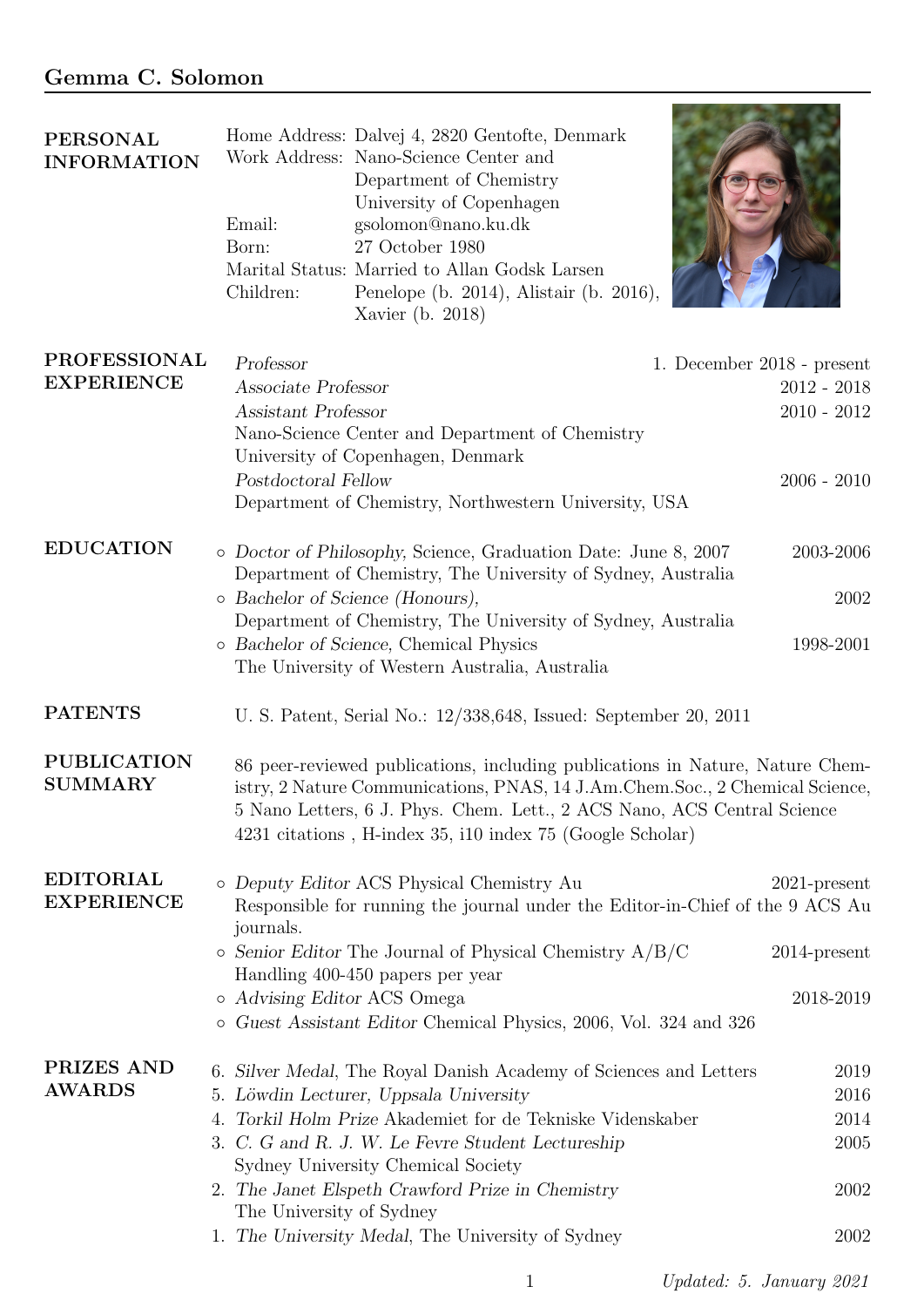| <b>ACADEMY</b>                                                              | o Foreign Member of Royal Danish Academy of Sciences and Letters                                                                                                                                                                                                                                                                                                                                                                                                                                                                                                                                                                                                                                                                                   | 2020                                              |
|-----------------------------------------------------------------------------|----------------------------------------------------------------------------------------------------------------------------------------------------------------------------------------------------------------------------------------------------------------------------------------------------------------------------------------------------------------------------------------------------------------------------------------------------------------------------------------------------------------------------------------------------------------------------------------------------------------------------------------------------------------------------------------------------------------------------------------------------|---------------------------------------------------|
| MEMBER-<br><b>SHIP</b>                                                      | o Member of the Young Academy of Europe                                                                                                                                                                                                                                                                                                                                                                                                                                                                                                                                                                                                                                                                                                            | 2017                                              |
| <b>GRANTS</b><br>2010-2020                                                  | ca. 40mDKK from Danish and European sources.<br>Including an ERC Consolidator Grant (15mDKK), an ERC Starting Grant (11mDKK),<br>a Sapere Aude: DFF Starting Grant (7mDKK), and a Steno Grant (3.7mDKK) from<br>the Independent Research Fund Denmark as well as funding for international network-<br>ing, high performance computers and conference organisation.                                                                                                                                                                                                                                                                                                                                                                                |                                                   |
| OF<br><b>SCIENTIFIC</b><br><b>MEETINGS</b>                                  | $\mathbf{ORGANISATION}$ $\circ$ The Chemistry of Molecular Electronics,<br>Symposium at the 259th ACS National Meeting, Philadelphia, USA, Co-organizer<br>o The Chemistry of Molecular Electronics,<br>Symposium at the 255th ACS National Meeting, New Orleans, USA, Co-organizer,<br>23 invited speakers, 20 contributed oral presentations<br>o International Workshop on charge, heat and energy transport in molecular junc-<br>tions, Copenhagen, Denmark, Co-organizer, 64 participants.<br>International Workshop on Quantum Interference,<br>$\circ$<br>Copenhagen, Denmark, Organizer, 12 participants.<br>o Modelling Single-Molecule Junctions: Novel Spectroscopies and Control,<br>Berlin, Germany, , Co-organizer 62 participants. | postponed to 2021<br>2018<br>2015<br>2015<br>2013 |
| <b>KEYNOTE</b><br><b>AND</b><br><b>INVITED</b><br>PRESENTA-<br><b>TIONS</b> | o 33 international conferences and workshops<br>USA, Singapore, UK, Sweden, Israel, Germany, China, Australia, New Zealand,<br>Ireland, Switzerland, Canada<br>ERC Goes Global tour of Australia and New Zealand<br>$\circ$<br>10 departmental seminars<br>O<br>Finland, Germany, USA, Sweden, Italy, Australia, Denmark                                                                                                                                                                                                                                                                                                                                                                                                                           | 2009-2020<br>2013<br>2010-2019                    |
| <b>COMISSIONS</b><br>OF<br><b>TRUST</b>                                     | o Member of the review panel: Swedish Research Council,<br>NT-5 Analytical, physical and theoretical chemistry<br>o Grant Reviewer: Netherlands Organisation for Scientific Research, Research Foun-<br>dation Flanders, US-Israel Binational Science Foundation, American Australian<br>Foundation<br>o Reviewer: Nature, Nature Chemistry/Nanotechnology/Communications, Ange-<br>wandte Chemie, J. Am. Chem. Soc., Chemical Science, Nano Letters, Nanoscale,<br>J. Phys. Chem. Lett., J. Phys. Chem. A/B/C, J. Chem. Phys., Rev. Mod.<br>Phys.                                                                                                                                                                                                 | 2019-2020                                         |
| <b>SUPERVISION</b><br>$2010 - 2020$                                         | 8 Postdocs, 9 PhD (currently 1), 7 MSc (currently 1), 7 BSc projects<br>All PhD students finished their PhDs with a good publication record, with typically 2-4                                                                                                                                                                                                                                                                                                                                                                                                                                                                                                                                                                                    |                                                   |

and up to 6 first author papers in very good journals Nature, Nature Communications, J. Am. Chem. Soc., Chemical Science, ACS Nano, Nano Letters, J. Phys. Chem. Lett., etc. All students and postdocs have rapidly found employment in their chosen field, with some continuing in academic research and many employed in senior data scientist positions across Danish industry (telecommunications, logistics, banking).